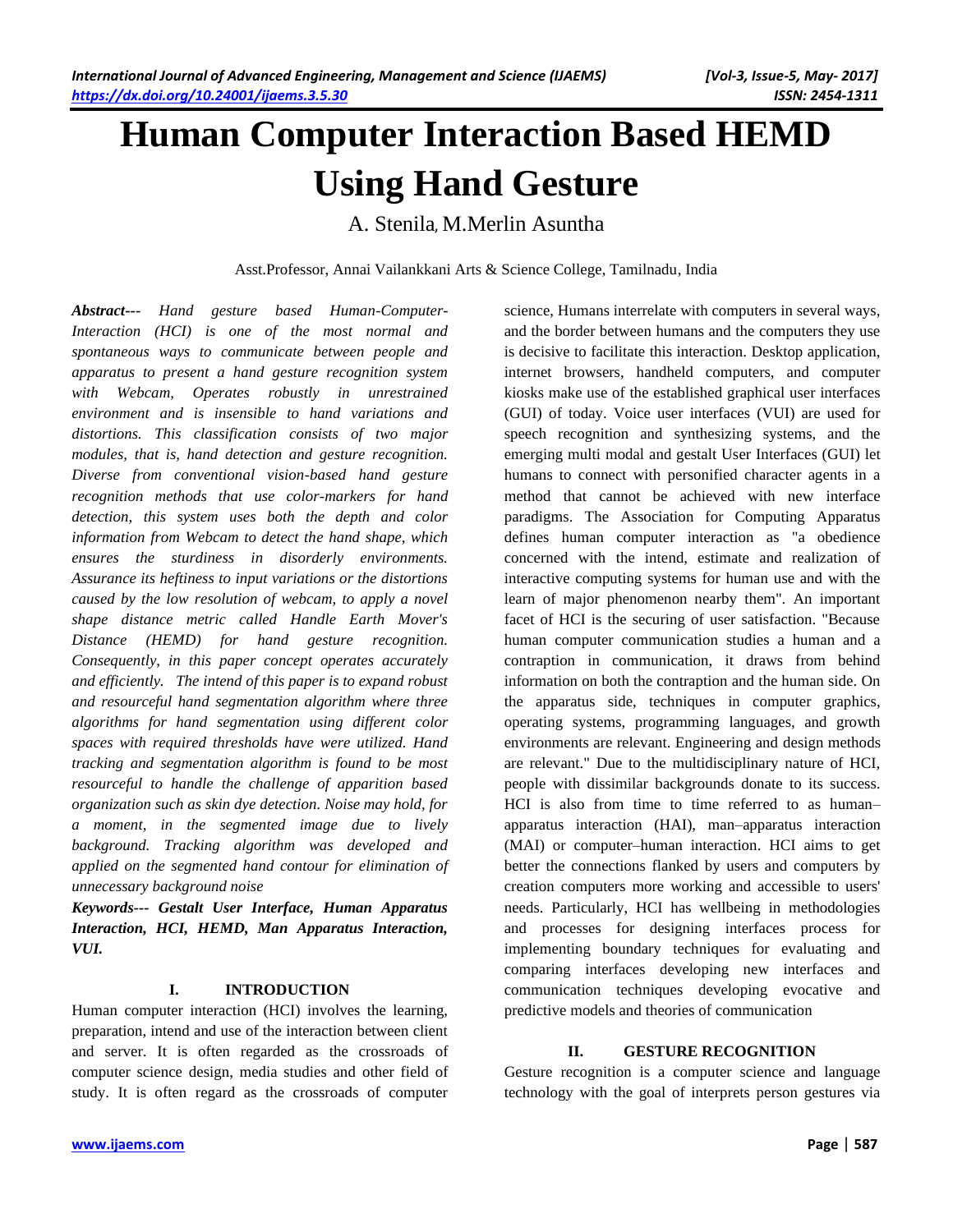numerical algorithms. Gestures can initiate from any physical activity or state but normally instigate from the face or hand. Present focuses in the field include sensation gratitude from the face and hand gesture gratitude. A lot of approach has been made using cameras and computer apparition algorithms to understand sign language. However, the identification and recognition of posture, gait, phonemics, and person behaviors is also the subject of signal gratitude technique. Signal gratitude can be seen as a method for computers to start on to appreciate person corpse language, thus structure a wealthier viaduct sandwiched between utensils and human than antique text user interface or even GUIs which immobile limit the greater part of input to keyboard and mouse. Signal gratitude enables humans to converse by means of the appliance HAI and interrelate obviously without any automatic strategy. Two types of gestures are notable: [9] we believe online gestures, which can also be regard as straight manipulations like scaling and rotating. Offline gestures: person's gestures that are processed succeeding to the user communiqué with the entity. Online gestures: straight management gestures. The capability to pathway a person's behavior and bring to a close what gestures they may be performing arts can be achieved through a variety of tools. Though there is a great amount of explore done in image/video based gesture appreciation, there is some difference within the tools and environment used between implementations. Wired gloves these can offer input to the computer regarding the location and turning round of the hands using compelling or inertial tracking devices. In adding, some scarf can detect finger meandering by means of a high degree of accurateness. Depth-aware cameras-Using dedicated cameras such as structured light or time-offlight cameras, one can create a deepness map of what is being seen throughout the camera at a short series, and use this data to approximate a 3d depiction of what is being seen. These can be efficient for uncovering of hand gestures owing to their tiny choice capabilities. Stereo cameras using two cameras whose kindred to one another are known, a 3D depiction can be approximated by the output of the cameras. Organizer based gestures these controllers act as an addition of the corpse so that when gestures are performed, some of their activity can be expediently capture by software. Strategy such as the LG Electronics Magic baton, the Loop and the scrape use Hillcrest Labs' Free space technology, which uses MEMS accelerometers, gyroscopes and other sensors to interpret gestures into cursor association. Solitary camera a normal 2D camera can be used for gesture acknowledgment where the resources/environment would

not be expedient for other forms of image-based gratitude. Former it was consideration that solitary camera may not be as effectual as stereo or depth conscious cameras, but a number of companies are demanding this theory. In order to understand actions of the corpse, one has to categorize them according to ordinary properties and the communication the movements may express. For example, in sign language each gesture represents a word or phrase.

# **III. HAND GESTURE RECOGNITION ALGORITHM**

3D model based algorithms

The 3D model approach can use volumetric or skeletal models, or even a combination of the two. Volumetric approaches have been heavily used in computer animation industry and for computer vision purposes. The models are generally created of complicated 3D surfaces, like NURBS or polygon meshes. The drawback of this method is that is very computational intensive and systems for live analysis is still to be developed. For the moment, a more fascinating move toward would be to map uncomplicated prehistoric objects to the person's most significant body parts and analyze the way these interact with each other.



*Fig. 1: 3D based model*

# Skeletal-based algorithm

Instead of using concentrated dispensation of the 3D models and trade with a lot of parameters, one can just use a simplified version of joint angle parameters along with segment lengths. This is known as a skeletal depiction of the body, where a virtual skeleton of the person is computed and parts of the body are mapped to certain segments. 3.3. Appearance-based models

These models don't use a spatial depiction of the body anymore, because they derive the parameters directly from the images or videos using a template database. Some are based on the deformable 2D templates of the human parts of the body, particularly hands. Deformable templates are sets of points on the outline of an object, used as interpolation nodes for the object's outline approximation.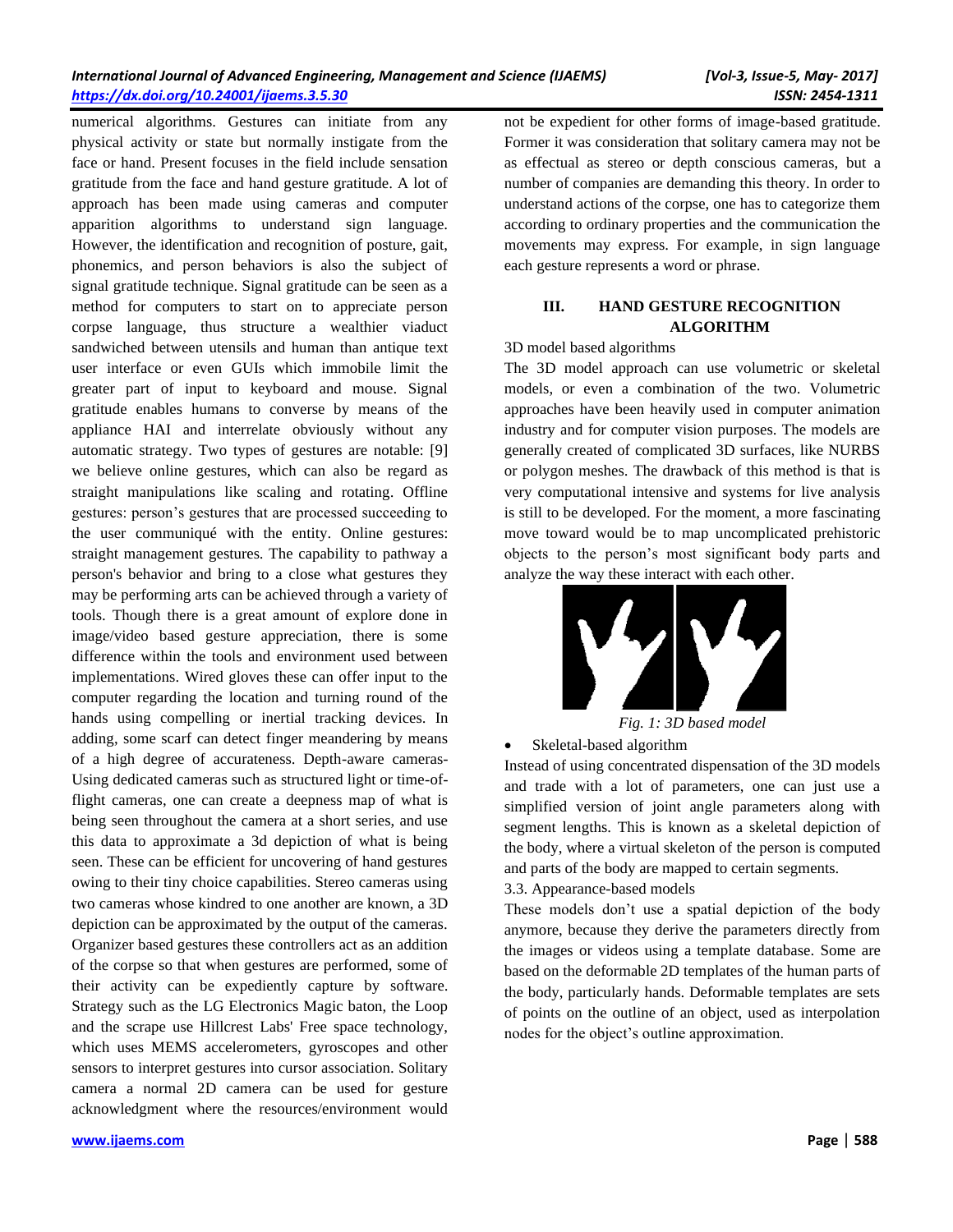# **IV. APPLICATIONS BASED ON THE HANDS FREE INTERFACE**

#### 4.1. Interactive expositions

Nowadays, expositions based on new ways of interaction need contact with the visitors that play an important role in the exhibition contents. Museums and expositions are open to all kind of visitors, therefore, these ''sensing expositions'' look forward to reaching the maximum number of people. This is the case of ''Galicia digital'', an exposition. Visitors go through all the phases of the exposition sensing, touching and receiving multimodal feedback such as audio, video, hap tics, interactive images or virtual reality. In one phase there is a slider-puzzle with images of Galicia to be solved. There are four computers connected enabling four users to compete to complete the six puzzles included in the application. Visitors use a touchscreen to interact with the slider-puzzle, but the characteristics of this application make it possible to interact by means of the hands-free interface in a very easy manner. Consequently, the application has been adapted to it and therefore, disabled people can also play this game and participate in a more active way in the exposition.

4.2. Non verbal communication. By means of human computer interaction, one ambitious objective is to achieve communication for people with speech disorders using new technologies. Some speech therapists use it in their sessions to help themselves with children with speech disorders and to help in the prevention of linguistic and cognitive delays in crucial stages of a child's life. The application can work with any language, as long as there is an available compatible SAPI (Speech Application Programming Interface). The potential users of Bliss Speaker are children with speech disorders; therefore, its operation is to be very simple and intuitive.

# **V. HAND MODELING FOR GESTURE RECOGNITION**

Human hand is an uttered object with 27 bones and 5 fingers. All of these fingers consist of three joints. The four fingers are aligned together and connected to the wrist bones in one tie and at a distance there is the thumb. Thumb always stands on the other side of the four fingers for any operation, like capturing, grasping, holding etc. Human hand joints can be classified as flexion, twist, directive or spherical depending up on the type of movement or possible rotation axes. In total human hand has approximately 27 degrees of freedom. As a result, a large number of gestures can be generated. Therefore, for proper acknowledgment of the hand, it should be modeled in a manner comprehensible as a border in HCI. There are two types of gestures, Temporal and Spatial. Non-geometric features cannot be seen individually and collective processing is required. The deformable templates are flexible in nature and allow changes in shape of the object up to certain limit for little variation in the hand shape. Image motion based model can be obtained with deference to color cues to weigh the hand.



*Fig.2: Various Hand Modeling Techniques*

# **VI. COLOR MODELS**

The aim of the proposed concept is to overcome the confront of skin color detection for normal interface between user and apparatus. So to notice the skin color beneath active background the study of a variety of dye models was done for pixel based skin detection. Three color spaces have been chosen which are usually used in computer hallucination applications. RGB The main advantage of this color space is simplicity. It does not separate luminance and chrominance, and the RGB mechanism is highly correlated. HSV It expresses Hue with dominant color of an area. Saturation measures the colorfulness of an area in proportion to its brightness. This model gives poor result where the brightness is very low. Other similar color seats are HSI and HSL.

# **VII. CONCLUSION**

The design of more natural and multimodal forms of interaction with computers or systems is an aim to achieve. Hallucination based interfaces can offer attractive solutions to introduce non invasive systems with interface by means of gestures. In organize to build dependable and healthy perceptual user interfaces based on computer vision, certain practical constraints must be taken in account the request must be able of working well in any atmosphere and should create use of low cost devices. This work has proposed off to several computer vision techniques for facial and hand features detection and tracking and countenance gesture